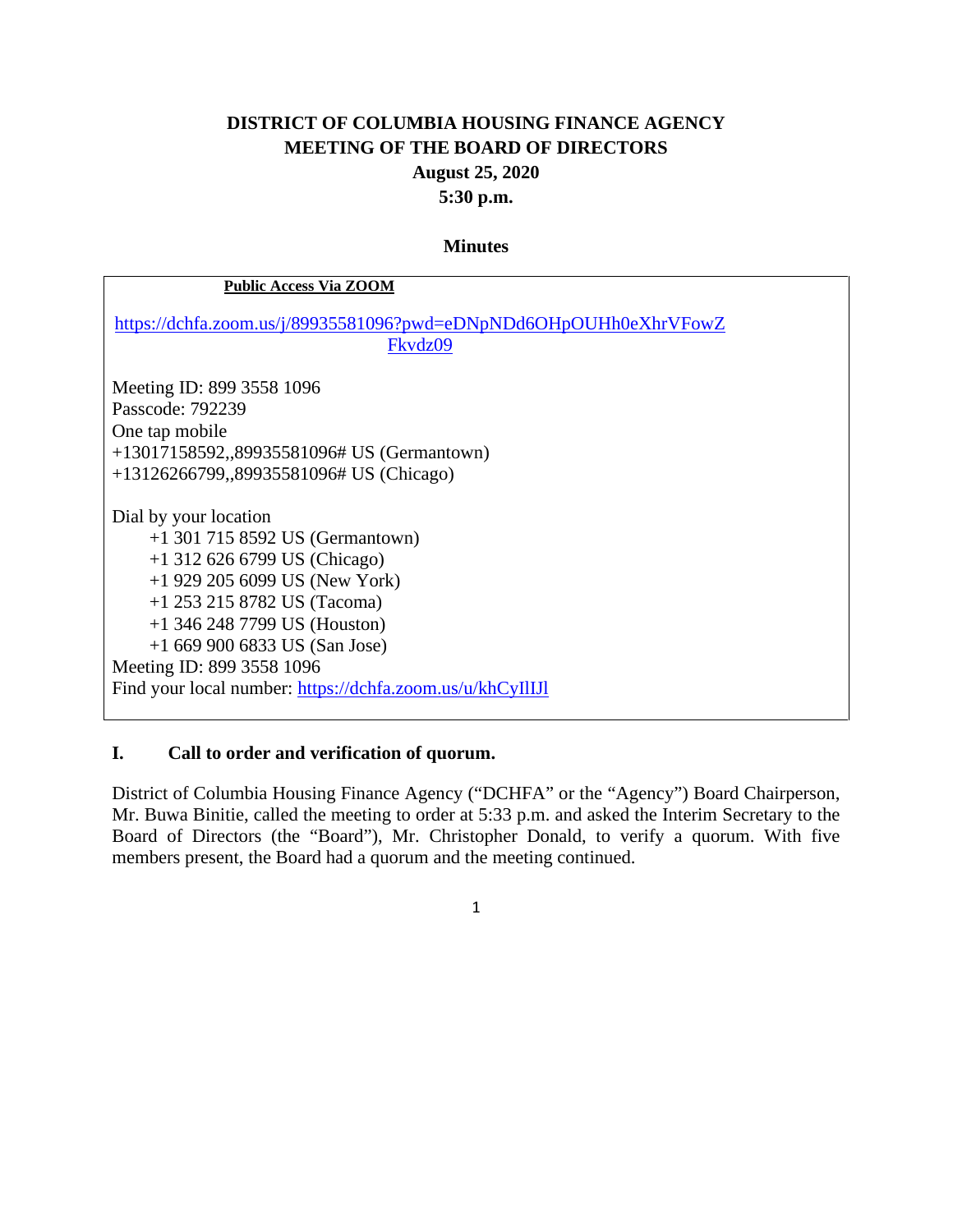The following members were present telephonically: Mr. Buwa Binitie, Mr. Stephen Green, Mr. Scottie Irving, Mr. Stan Jackson and Ms. Heather Howard.

Mr. Binitie indicated that with respect to The Residences at Kenilworth Park, his company Dantes Partners are partners with the Carding Group on another transaction. While Mr. Binitie is not the principal on The Residences at Kenilworth Park, and has zero financial gain in the transaction, out of an abundance of caution Mr. Binitie recused himself from any discussion or voting related to the transaction and exited the telephonic meeting.

#### **II. Vote to close meeting to discuss The Residences at Kenilworth Park.**

Pursuant to the District of Columbia Administrative Procedure Act, the Chairperson of the Board of Directors called a vote to close the meeting in order to discuss, establish, or instruct the public body's staff or negotiating agents concerning the position to be taken in negotiating **The Residences at Kenilworth Park.** An open meeting would adversely affect matters related to the Agency. (D.C. Code §2-575(b)(2)).

Mr. Binitie called for a motion to close the meeting. Mr. Jackson made a motion to close the meeting. The motion was properly seconded by Mr. Irving. The motion passed by a chorus of ayes.

The meeting was closed at 5:35 p.m. and re-opened at 6:07 p.m.

#### **III. Consideration of DCHFA Final Bond Resolution No. 2020-19 for The Residences at Kenilworth Park.**

Mr. Christopher Miller, Interim Vice President, Multifamily Lending & Neighborhood Investments, presented the transaction to the Board. The Multifamily Lending and Neighborhood Investments ("MLNI") recommends an approval of a final bond resolution from the District of Columbia Housing Finance Agency's Board of Directors for the issuance of taxable and/or taxexempt bonds in an amount not to exceed \$72.5 million to finance The Residences at Kenilworth Park (the "Project").

The capital stack for the development will consist of construction to permit financing in the amount of \$52.5 million of tax exempt bonds, \$5.5 million of taxable bonds, approximately \$20 million in low income housing tax credit ("LIHTC") equity, \$5.6 million in deferred developer fee, \$70,000 in bond reinvestment income, \$450,000 in net operating income during lease-up,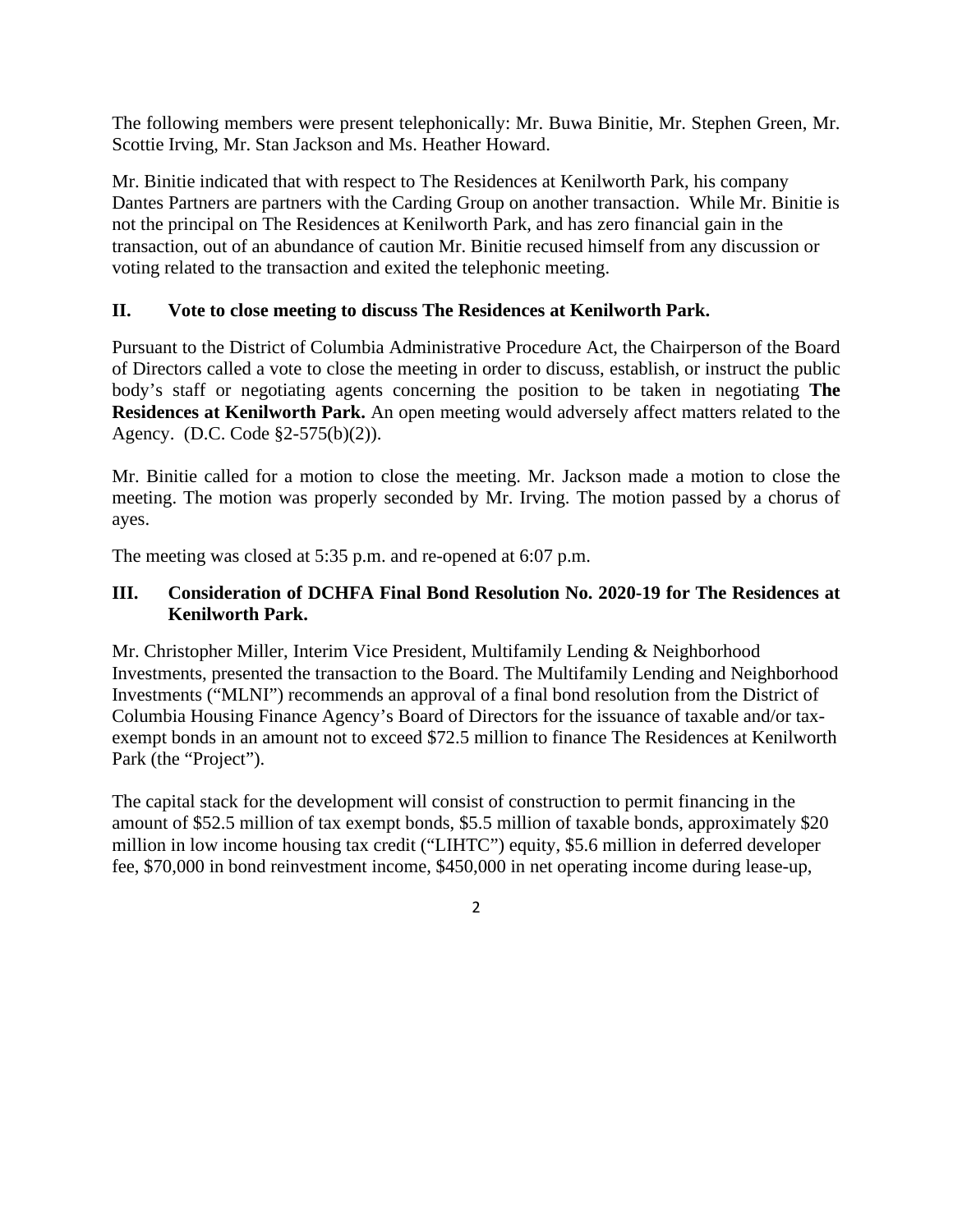and \$80,000 in interest on CAPI funds. The bonds will be construction to permanent funded through a private placement with Systima Capital Management. The total development cost is \$84.7 million, or \$539,000 per unit, inclusive of acquisition, hard costs, soft costs, developer fees, financing fees, reserves, and escrows.

The Residences at Kenilworth Park is a proposed 157 unit age restricted five-story mid-rise building with 27 parking spaces. The property will operate as an affordable assisted living facility. All residents will be seniors who qualify for the Elderly and Disabled Persons Waiver Program (the "EPD Waiver Program"). The EPD Waiver Program is administered by the DC Department of Healthcare Finance and provides services to help qualified aging adults and persons with disabilities live in their own homes, communities, or as an alternative to a nursing home.

Nursing homes generally offer a higher level of care than an assisted living facility and typically consist of institutional, dormitory style housing. In order to qualify for the EPD Waiver Program, residents must be seniors who require assistance with two or more activities of daily living, with an individual annual income less than \$27,000, or a combined couple income of \$40,500.

The 2020 EPD Waiver Program daily service rate is \$160.70 per resident day, paid by the D.C. Department of Healthcare Finance. The Medicaid daily rate covers resident service and care. Rent, room, and board are paid by a combination of federal supplemental security income, and optional state supplemental payment. The maximum combined amount for the two sources is \$1,521 a month, less a \$100 personal allowance for the resident.

The underwriting risk consists of an entitlement risk, any decrease in federal funding for Medicaid could result in reduced payments for services, which would negatively impact affordable assisted living facilities. The Medicaid payment rate has increased between 1.79 and 3.45 percent since the initial 158 percent increase in 2017. The average increase was 2.6 percent, and the rate is tied to a Medicaid market basket of D.C.'s living wage.

The transaction is sized to a minimum of 1.35 debt service coverage ratio with an operating debt service lease-up and Medicaid delayed reserves. Reserves are approximately \$10 million. The general partner and guarantor will guarantee the deficits that occur prior to re-tenanting the property to stabilize occupancy for the balance of the compliance period.

3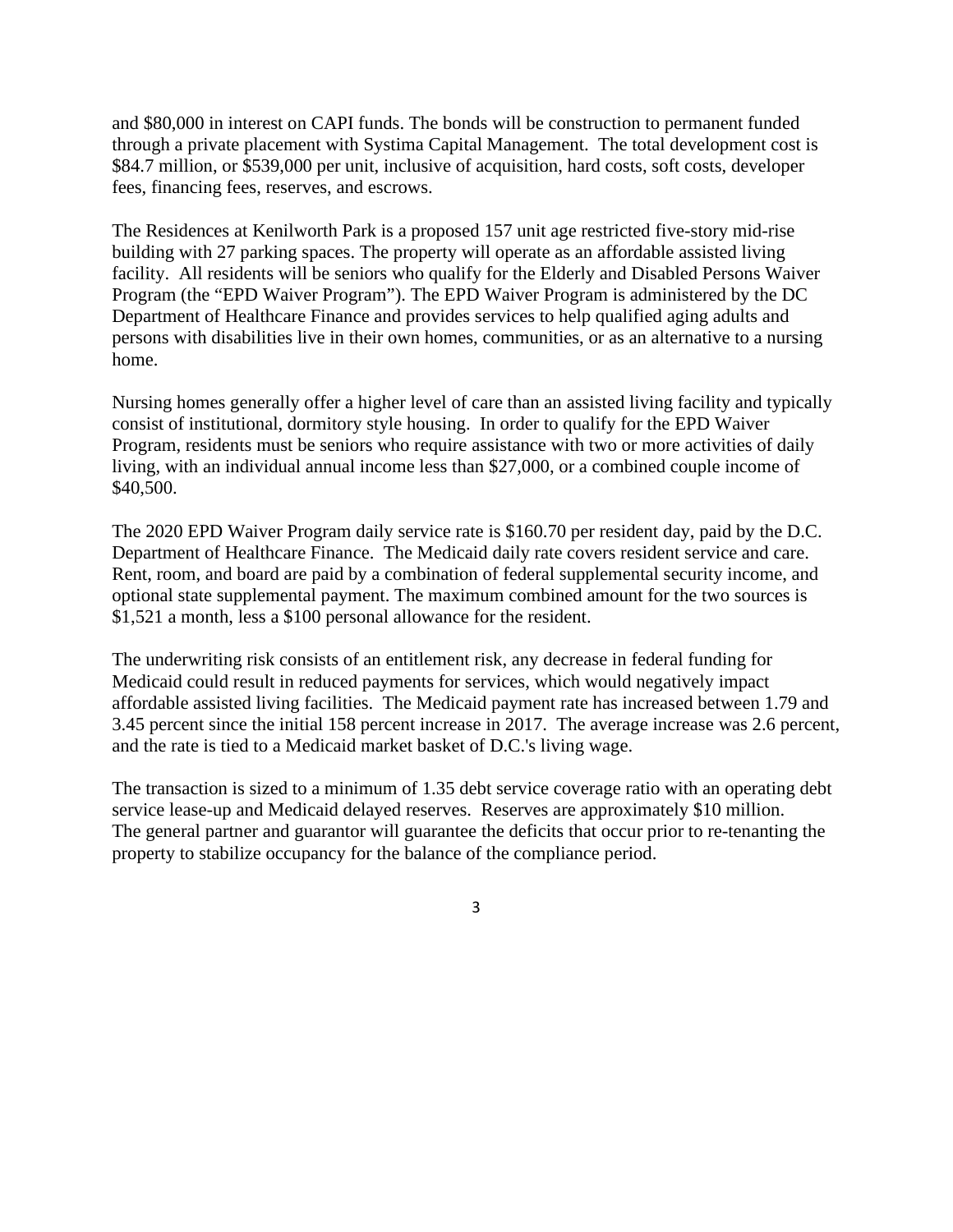Another risk is the lease-up and continuing resident turnover via selection of other care options or expiration. The mitigate to this risk is the demonstrated demand for affordable assisted living and growth of DC's senior population. Current residents in age-restricted LIHTC properties would be prime candidates for an affordable assisted living project that would preserve their affordability and provide much needed services.

The final risk is associated with the COVID-19 pandemic. The following precautions or adjustments to the project have been made: the 36-month construction and lease-up period puts the project delivery beyond most expert guidance on the availability of therapeutics to treat the disease and a vaccine; the project has made adjustments to the design to adjust to the new reality; the project consists of single occupancy, multiple floor, and no nursing or dementia care, and the operator has included additional Personal Protective Equipment ("PPE") in the budget and plans to include PPE in each individual room.

The Development Team consists of the National Foundation for Affordable Housing Solutions, Gragg Cardona Partners, The Carding Group, and HallBridge Partners. The remaining members of the Development Team consist of Whiting-Turner as general contractor, Environments for Health as architect, and HallBridge Partners as property manager.

The financing will consist of tax exempt construction to permanent loan underwritten at \$52.5 million funded through a private placement to Systima Capital Management. The loan will be interest only until stabilization and has a 40-year amortization and a 20-year term. The underwritten interest rate is 5.85 percent, inclusive of the 40 basis point DCHFA issuer fee. A \$5.5 million taxable loan will be issued as well on par with the tax exempt bonds. The bond will have an underwritten interest rate of 5.95 percent, inclusive of the 40 basis point DCHFA issuer fee. Total taxable and tax exempt bonds will be \$58 million.

The sponsor has selected Affordable Housing Partners ("AHP") as the low-income housing tax credit investor. AHP will acquire 99.99 percent ownership in the project and provide equity contributions equivalent to 86 cents per dollar credit.

Mr. Miller concluded the presentation and introduced members of the development team present on the board meeting conference call: Todd Travis, President, Foundation Housing; Vance Gragg, Partner, Gragg Cardona; Oussama Souadi, Partner, Gragg Cardona; John Varones, CEO, Systima Capital Management.

4

.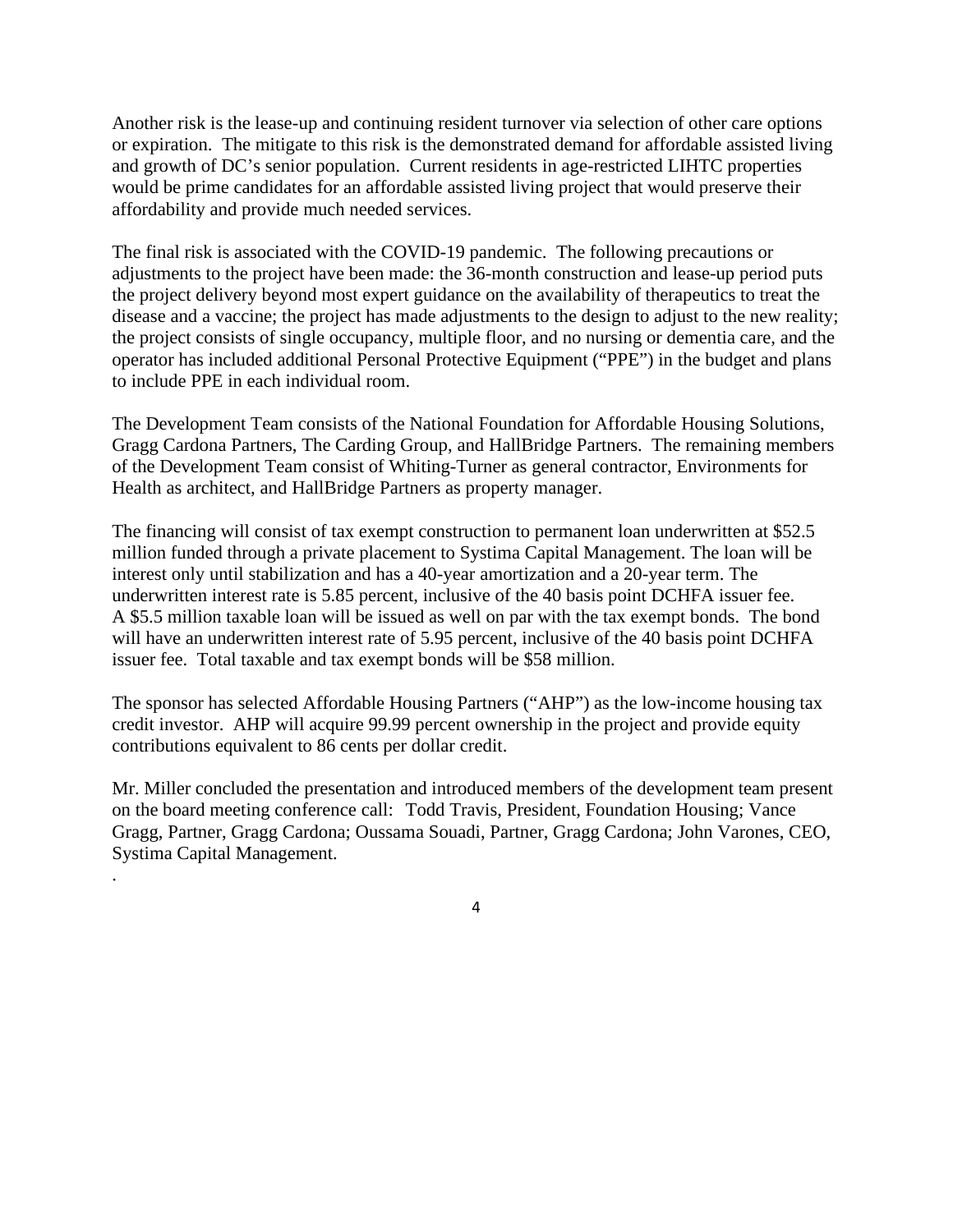Mr. Miller opened the floor for questions.

Mr. Jackson asked the development team to provide a snapshot of the role that Gragg Cardona will play as part of the management structure.

Mr. Souadi responded stating that Gragg Cardona's role started at site selection, through the entitlement process. Gragg Cardona has taken a lead role on the project, and will also take the lead on construction activities and on asset management in the future.

Mr. Green asked for more information about AHP.

Mr. Souadi stated that AHP is a wholly owned subsidiary of Berkshire-Hathaway. He noted that AHP is wholly owned by Berkshire-Hathaway that specializes in procuring tax credits for the company. He also stated that AHP is experienced in the affordable assisted living space in approximately eight to nine states, additionally Mr. Souadi stated that AHP has completed about 26 of these similar deals in Arizona, Indiana, Ohio, and Minnesota.

Mr. Green also asked about the pricing of the transaction, particularly the interest rate. Mr. Travis stated that the interest rate is reflective of the product type, the current market environment, and the loan structure.

Mr. Green also asked if the development team has done other affordable assisted living transactions and the construction period. Mr. Travis stated that Foundation Housing has not completed an affordable assisted living development, and noted that the construction schedule will consist of 22 months.

Mr. Irving asked about the development team's Certified Business Enterprise ("CBE") compliance. Mr. Souadi stated at a minimum the development team will meet the 35 percent CBE participation goal per their agreement with the DC Department of Small and Local Business Development.

Mr. Green asked if the development team is subject to First Source. Mr. Souadi stated that the Development Team has signed a First Source Agreement with the DC Department of Employment Services.

There were no additional questions.